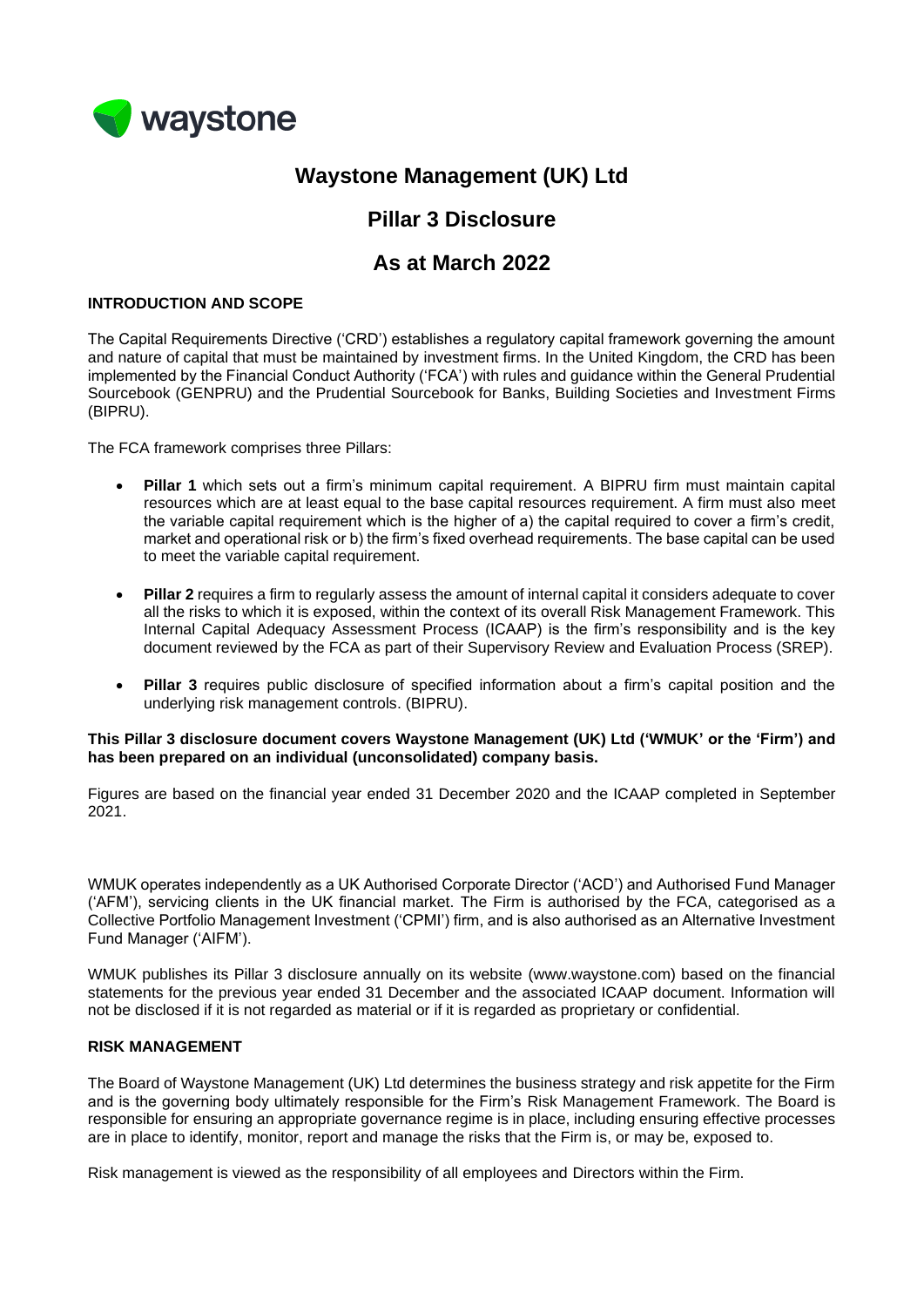The Firm maintains a risk register which monitors key risks and controls on an ongoing basis. Risks are assessed in terms of the probability of the risk occurring and likely impact. Reasonable steps are taken to reduce the probability of any risk crystallising and any impact arising. Regular Management Information is produced to ensure key risks can be monitored.

## **MATERIAL RISKS**

The following are the main risks considered within the Risk Management Framework:

- Market Risk/Credit Risk WMUK does not trade on its own account and income is generated from the investment products that it manages, so Market Risk and Credit Risk are assessed as not applicable and low, respectively.
- Interest Rate Risk WMUK does not have any borrowings so Interest Rate Risk is assessed as low.
- Liquidity Risk Liquidity risk management is in place to ensure that liquidity is sufficient to enable liabilities to be met as they fall due.
- Operational Risk This is the risk that losses could be sustained through inadequate or failed internal processes, people or systems. As outlined above, the risk register is designed to assist in capturing all material operational risks and identify mitigating factors (e.g existing controls) and action points.
- Business Risk This relates to being able to generate fee income and control costs on an ongoing basis in line with the business plan. The risk is assessed and mitigated as part of the ICAAP process.

### **CAPITAL ADEQUACY AND ICAAP**

WMUK is required to prepare an internal assessment of its capital adequacy, the ICAAP.

The main purpose of the ICAAP is to set out how the Firm manages its risks, what the key risks are and how the Firm has satisfied itself that it has sufficient capital in respect of those risks. The ICAAP includes a series of stress tests and scenarios which are used to help assess whether WMUK is adequately capitalised to withstand a range of adverse circumstances and scenarios.

Where risks can be mitigated by capital, we have adopted a "Pillar 1 plus" approach whereby the Pillar 1 capital calculations are assessed. Where the Board considers that the Pillar 1 calculations do not adequately reflect the risk, we provide additional capital in Pillar 2.

Whilst the ICAAP is formally reviewed by the Board once a year, the Risk Committee and Senior Management Committee review risks and the required capital more frequently as part of their routine controls.

The Firm also models a wind down over 6-18 months to demonstrate that sufficient capital is maintained to ensure that such a wind down can be conducted in an orderly manner.

#### **CAPITAL RESOURCES**

WMUK is a BIPRU firm and must hold a minimum level of capital, at all times.The Pillar 1 requirement is the higher of the following numbers:

| Starting position - last year end audited | Value at 31<br><b>Dec 2020</b><br>£ |
|-------------------------------------------|-------------------------------------|
| Base Capital Requirement                  | 50,000                              |
| lCredit Risk                              | 107,038                             |
| Market Risk                               |                                     |
| Aggregate of credit and market risk(A)    | 107,038                             |
| Fixed Overheads Requirement(B)            | 443,947                             |
| Pillar 1 (Higher of A or B)               | 443,947                             |